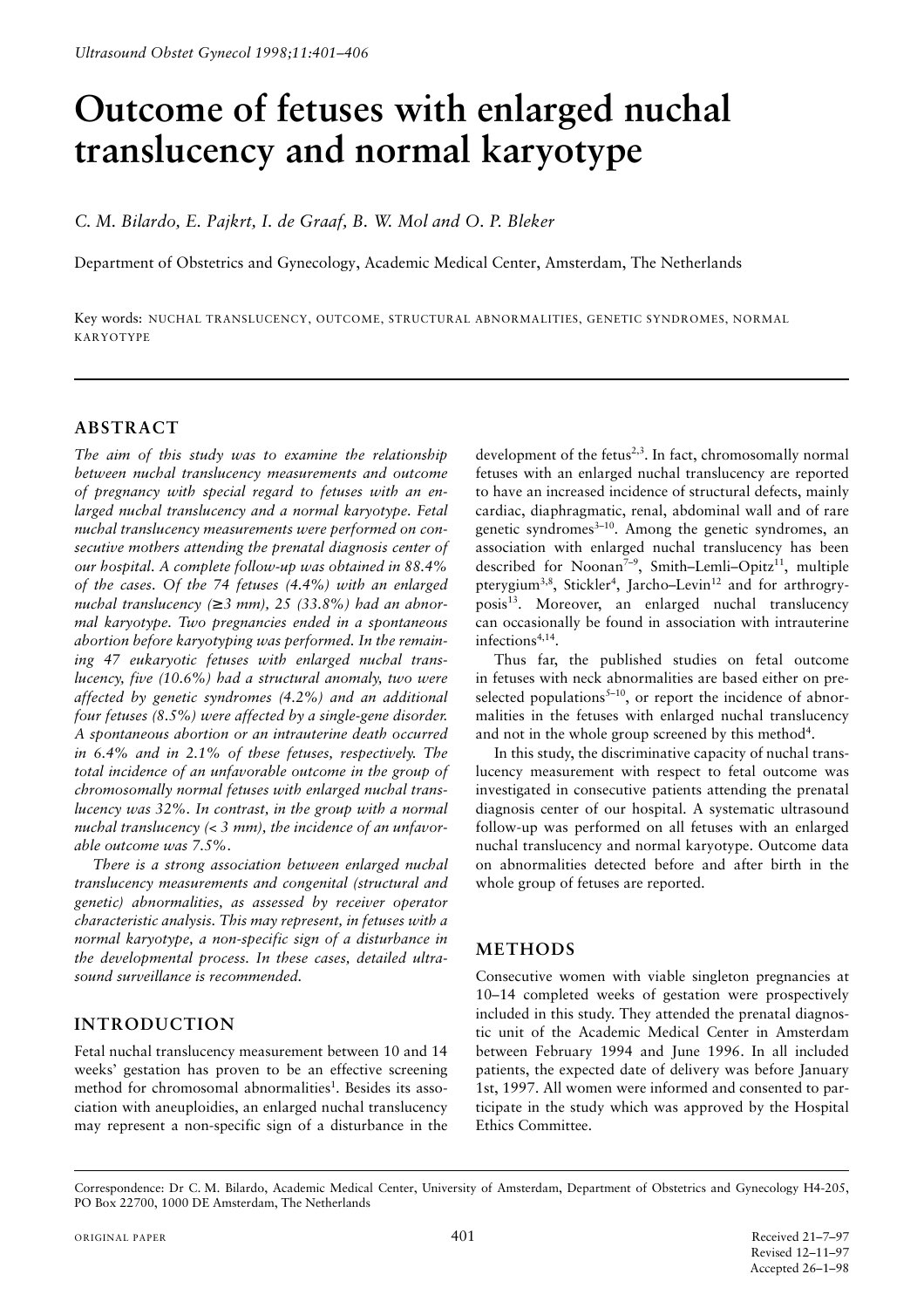In all cases, a transabdominal scan with a curvilinear 3.5- or 5-MHz transducer (Toshiba SSA 250A, Tokyo, Japan and Hitachi EUB 565, Tokyo, Japan) was performed for dating and for nuchal translucency measurement. The nuchal translucency was defined as the thin translucent area lying between the inner surface of the skin and the soft tissue interface overlying the cervical spine. The maximal nuchal translucency thickness was measured on a sagittal section of the fetus and the measurement was considered as enlarged when it was  $\geq 3$  mm. Whenever the nuchal translucency could not be satisfactorily imaged, the measurement was recorded as failed.

A nuchal anomaly was defined as a cystic hygroma when it consisted of two symmetrical cavities completely separated by a midline septum<sup>15</sup>.

Gestational age was calculated by the crown–rump length<sup>16</sup> and biparietal diameter measurements<sup>17</sup>.

In all cases in which an enlarged nuchal translucency was found, a two-step detailed ultrasound scan was offered, the first, performed transvaginally, shortly after the enlarged nuchal translucency was detected (12–14 weeks' gestation) and the second, transabdominally, at 20 weeks' gestation. This second scan was only performed in fetuses with a normal karyotype. In contrast, all the remaining patients with chromosomally normal fetuses and a normal nuchal translucency returned to their prenatal care practitioners (midwives or gynecologists) and – according to the standard Dutch obstetric care – were not offered a routine ultrasound scan unless they were at increased risk of structural abnormalities or specific obstetric conditions had formed an indication for it.

After birth, all women were asked to return a form in which information on the mode of delivery, neonatal outcome and postnatal follow-up was requested.

The nuchal translucency results were compared with fetal karyotype and neonatal outcome. The association between nuchal translucency measurement and neonatal outcome was assessed by receiver operator characteristic (ROC) analysis. An abnormal neonatal outcome was defined by the presence, either isolated or in combination, of genetic inherited syndromes and structural abnormalities, after exclusion of the chromosomally abnormal cases. A ROC curve was constructed and the area under the ROC curve, which can be regarded as the measure of the performance of a diagnostic test, was calculated. A ROC curve was also constructed after 'delta' correction, i.e. correcting all nuchal translucency measurements for the effect of gestational age (actual measurements subtracted from the normal mean for that gestation) $18$ .

### **RESULTS**

A total of 1911 women participated in the study. A complete follow-up was available in 1690 cases (88.4% of the deliveries) and the following results are based on these cases. The indications for prenatal counselling or diagnosis at the time nuchal translucency measurement was performed were maternal age (*n* = 1393), increased risk of a structural anomaly  $(n = 154)$ , parental anxiety  $(n = 92)$ , and increased risk of a detectable genetic disorder (*n* = 51).

The mean gestational age at which the measurement was performed was 11 weeks and 4 days; the mean maternal age was 37.1 years (range 20–46 years).

Table 1 reports the outcome measures for the whole group and for the four subgroups: failed measurements, normal nuchal translucency, enlarged nuchal translucency, and cystic hygromas, respectively. In 40 cases (2.4%), we were unable to obtain a satisfactory nuchal translucency measurement because of fetal position or maternal obesity. In this group, the perinatal outcome was normal in 37 cases. Of the remaining three cases, two ended in a spontaneous abortion and, in the third case, termination of pregnancy was performed because of an unbalanced translocation.

An enlarged nuchal translucency (mean 4.2 mm, range 3–8.4 mm) was detected in 74 fetuses (4.4%). In this group, an abnormal karyotype was diagnosed in 25 fetuses (33.8%) (trisomy 21, 18 cases; trisomy 18, 4 cases; trisomy 13, 1 case; triploidy, 1 case; mosaicism, 1 case). Two cases resulted in a spontaneous abortion before fetal karyotyping by amniocentesis could be performed. The remaining 47 fetuses had a normal karyotype. Details on the outcome of these fetuses are reported in Table 2. In five of these fetuses (10.6%), structural abnormalities were detected: in four cases by ultrasound examination – either transvaginally or transabdominally – and in one case (esophageal atresia with tracheoesophageal fistula) postnatally. Details on the type of malformation, time of diagnosis and outcome are

**Table 1** General outcome in the total group and in the four subgroups: failed nuchal translucency (NT), normal nuchal translucency, enlarged nuchal translucency and cystic hygroma

|                       | $(n = 1690)$     | Total group |                  | Failed NT<br>$(n = 40)$ | Normal NT<br>$(n = 1568)$ |      | Enlarged NT<br>$(n = 74)$ |      | Cystic hygroma<br>$(n = 8)$ |      |
|-----------------------|------------------|-------------|------------------|-------------------------|---------------------------|------|---------------------------|------|-----------------------------|------|
|                       | $\boldsymbol{n}$ | $\%$        | $\boldsymbol{n}$ | $\%$                    | $\boldsymbol{n}$          | $\%$ | $\boldsymbol{n}$          | $\%$ | $\boldsymbol{n}$            | $\%$ |
| Chromosomal defects   | 56               | 3.3         |                  | 2.5                     | 25                        | 1.6  | 25                        | 33.8 |                             | 62.5 |
| Structural anomalies  | 22               | 1.5         |                  |                         | 16                        | 1.0  |                           | 6.8  |                             | 12.5 |
| Genetic syndromes     |                  | 0.1         |                  |                         |                           | 0.2  | 2                         | 2.7  |                             |      |
| Single-gene disorders | 19               | 1.1         |                  |                         | 15                        | 1.0  | 4                         | 5.4  |                             |      |
| Spontaneous abortions | 37               | 2.2         |                  | 5.0                     | 30                        | 1.9  |                           | 6.8  |                             |      |
| Intrauterine death    | 21               | 1.2         |                  |                         | 18                        | 1.1  |                           | 1.4  |                             | 25.0 |
| Neonatal death        | 11               | 0.7         |                  |                         | 11                        | 0.7  |                           |      |                             |      |
| Alive and well        | 1519             | 89.9        | 37               | 92.5                    | 1450                      | 92.5 | 32                        | 43.2 |                             |      |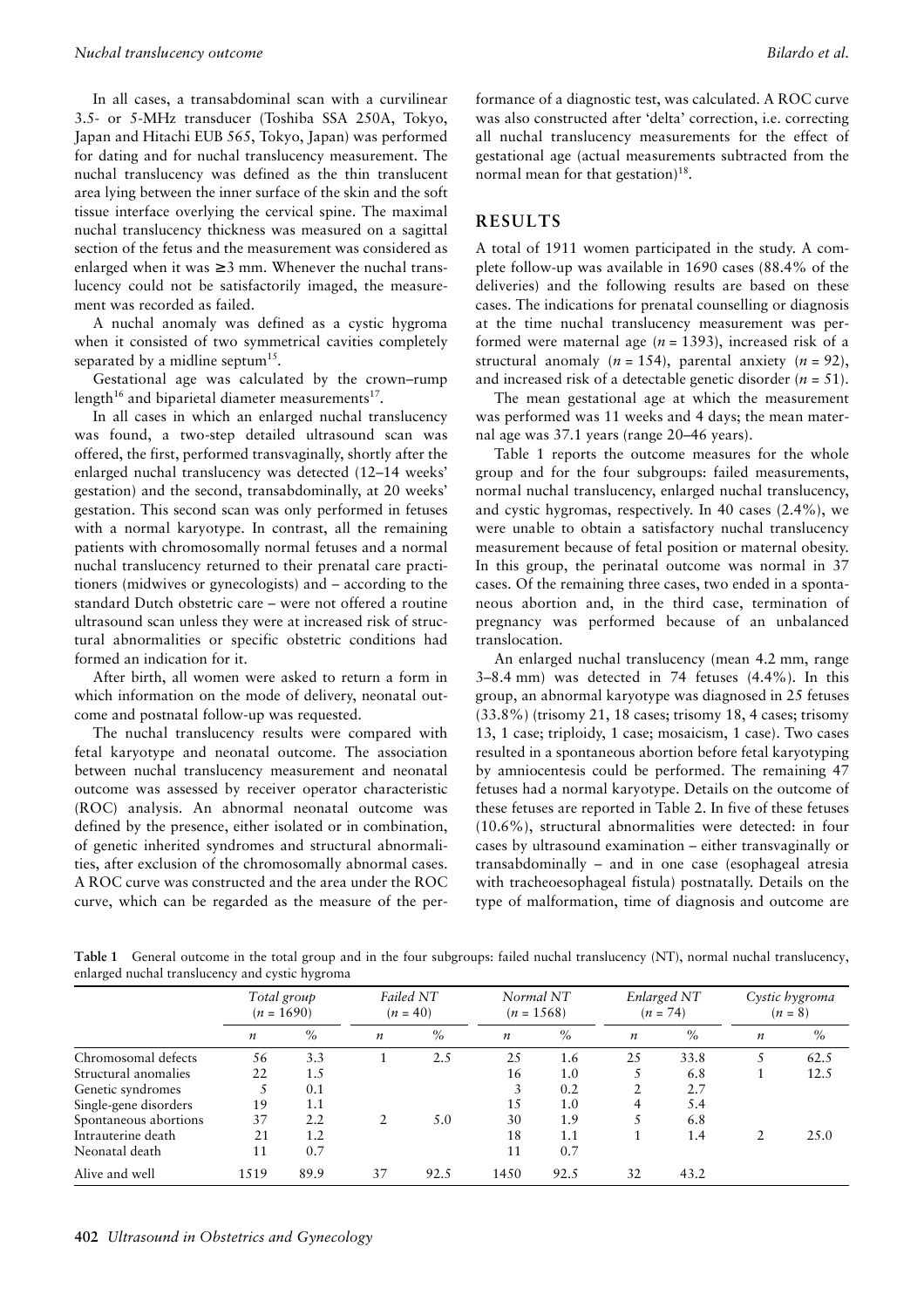reported in Table 3. Two infants were shown to be affected by a genetic syndrome (4.2%). In one case, ectrodactylyectodermal dysplasia–clefting syndrome (EEC) was diagnosed prenatally by ultrasound and, in the second, Noonan syndrome was diagnosed postnatally at 6 months of age. In four cases (8.5%), a single-gene disorder was diagnosed. In one case, a pericardial effusion was observed at the 20 week scan; the infant was found postnatally to be affected by Zellweger syndrome. An enlarged nuchal translucency was also observed in three fetuses of women who underwent prenatal diagnosis because of an increased risk of single-gene disorders. The fetuses were subsequently found to be affected by glucomucopolysaccharidosis  $(G_{M1})$ gangliosidosis, muscular dystrophy and spinal muscle atrophy 1, respectively. An enlarged nuchal translucency was present in four (23.5%) of the 19 fetuses that were shown to be affected by a single-gene disorder, in contrast to only one (2.9%) of the 34 non-affected fetuses.

In the fetuses with a normal nuchal translucency (1568), an abnormal karyotype was diagnosed in 25 cases (1.6%) (trisomy 21, 10 cases; trisomy 18, 2 cases; triploidy, 1 case; mosaicism, 3 cases; translocations, 4 cases; XXY, 4 cases;

**Table 2** General details on the outcome of fetuses with an enlarged nuchal translucency and a normal karyotype

|                                     | $\boldsymbol{n}$ | $\%$ |
|-------------------------------------|------------------|------|
| Structural anomaly                  |                  |      |
| Ultrasound-detected                 | 4                | 8.5  |
| Detected after birth                | 1                | 2.1  |
| Genetic syndromes                   |                  |      |
| Ultrasound-detected                 | 1                | 2.1  |
| EEC syndrome                        |                  |      |
| Detected after birth                | 1                | 2.1  |
| Noonan syndrome                     |                  |      |
| Single-gene disorder                |                  |      |
| Detected after birth                | 1                | 2.1  |
| Zellweger syndrome                  |                  |      |
| Detected at chorionic villus biopsy | 3                | 6.4  |
| $G_{M1}$ gangliosidosis             |                  |      |
| myotonic dystrophy                  |                  |      |
| spinal muscular atrophy type 1      |                  |      |
| Spontaneous abortion                | 3                | 6.4  |
| Intrauterine death                  | 1                | 2.1  |
| Healthy babies                      | 32               | 68.1 |
| Total                               | 47               | 100  |

EEC, ectrodactyly-ectodermal-clefting syndrome;  $G_{M1}$ , glucomucopolysaccharidosis 1

marker chromosome, 1 case). In the remaining 1543 fetuses, 13 anomalies (0.8%) were detected prenatally by ultrasound scan. Details on the type of malformation, nuchal translucency measurement, time of diagnosis, obstetric complication and neonatal outcome in this group are given in Table 4. In six of these fetuses (0.4%), a structural anomaly was detected after birth (Table 5).

A cystic hygroma (thickness, mean 15.6 mm; range, 10–24 mm) was detected in eight fetuses (0.5%). In five (62.5%) of these cases, a chromosomal abnormality was detected (Turner's syndrome, 4; trisomy 21, 1). Of the remaining three pregnancies, an intrauterine death occurred in two cases and the third pregnancy was terminated because of progressive hydrops fetalis (Table 1).

Figure 1 shows the ROC curve for the association between nuchal translucency measurement and fetal outcome. The area under the curve was 0.78 (SE 0.039). After 'delta' correction, it improved to 0.84 (SE 0.027).

#### **DISCUSSION**

This study confirms the fact that an enlarged nuchal translucency, besides being a marker for chromosomal abnormalities, carries an increased risk of structural anomalies, of rare genetic syndromes and of fetal demise. The overall chance of a healthy baby in the total group of enlarged nuchal translucency was 43.2% and, after exclusion of the chromosomal abnormalities, 68.1%.

To date and to our knowledge, this is the only report providing the general fetal outcome of a pre-defined population of women in which fetal nuchal translucency has been measured. Structural anomalies were diagnosed in 10.6% of the fetuses with an enlarged nuchal translucency and normal karyotype, and genetic syndromes and singlegene disorders in 15%. The incidence of structural anomalies in these fetuses is about five-fold the 3% reported by the International Clearinghouse Monitoring System for birth defects in the general population<sup>19</sup>. The incidence of congenital anomalies in this study is similar to that reported by Johnson and colleagues<sup>7</sup> in a group of chromosomally normal fetuses with nuchal anomalies of more than  $2 \text{ mm}$  and by Trauffer and colleagues<sup>9</sup> for nuchal anomalies larger than 3 mm detected prior to prenatal diagnostic procedures. In a relatively non-selected population of younger women, Pandya and colleagues<sup>4</sup> observed,

**Table 3** Ultrasound-detected structural abnormalities in fetuses with an enlarged nuchal translucency (NT): type of malformation, gestational age in weeks (GA) at first scan and at diagnosis, NT measurement and fetal outcome

|                            |                            | First scan                  | Gestational age at           |                                |
|----------------------------|----------------------------|-----------------------------|------------------------------|--------------------------------|
| Type of malformation       | Gestational age<br>(weeks) | Nuchal translucency<br>(mm) | time of diagnosis<br>(weeks) | Fetal outcome                  |
| Agnathia and cleft palate  | 13                         | 7.0                         | 21                           | TOP at 23 weeks                |
| Hypoplastic left ventricle | 11                         | 4.2                         | 29                           | TOP at 32 weeks                |
| Hypoplastic left ventricle | 12                         | 3.5                         | 16                           | intrauterine death at 24 weeks |
| EEC syndrome               | 12                         | 3.4                         | 12                           | alive                          |
| Dandy-Walker               |                            | 3.2                         | 13                           | TOP at 13 weeks                |

TOP, termination of pregnancy; EEC, ectrodactyly-ectodermal–clefting syndrome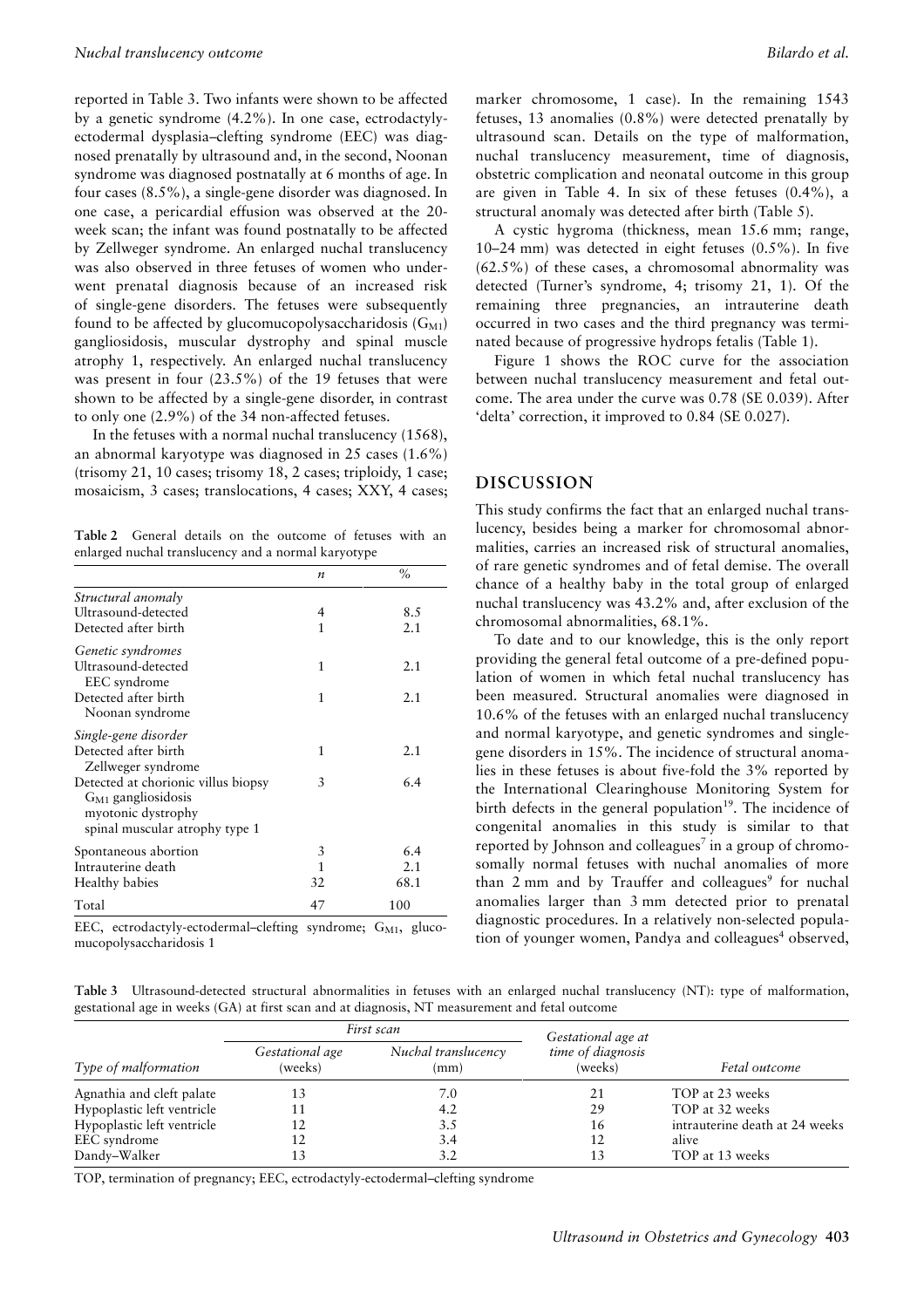|  | Table 4 Nuchal translucency < 3 mm and ultrasonographically detected anomalies ( $n = 13$ ) |  |  |  |  |
|--|---------------------------------------------------------------------------------------------|--|--|--|--|
|--|---------------------------------------------------------------------------------------------|--|--|--|--|

| Type of anomaly                            | $\boldsymbol{n}$ | Nuchal translucency<br>(mm) | Gestational age at<br><i>diagnosis</i> (weeks) | Fetal outcome                                                                                               |
|--------------------------------------------|------------------|-----------------------------|------------------------------------------------|-------------------------------------------------------------------------------------------------------------|
| Genetic syndromes                          |                  |                             |                                                |                                                                                                             |
| Spondylothoracic dysplasia                 |                  | 1.2                         | 28                                             | TOP at 30 weeks; Jarcho-Levin syndrome                                                                      |
| Lateral cervical cysts                     |                  | 2.2                         | 15                                             | NND at 36 weeks; Noonan syndrome                                                                            |
| Structural anomalies                       |                  |                             |                                                |                                                                                                             |
| Anencephaly                                | 2                | $\overline{0}$              | 10                                             | TOP at 12 weeks                                                                                             |
|                                            |                  | 1.2                         | 12                                             | TOP at 13 weeks                                                                                             |
| Omphalocele                                | 2                | $\theta$                    | 12                                             | IUD at 15 weeks                                                                                             |
|                                            |                  | 0.8                         | 13                                             | IUD at 17 weeks                                                                                             |
| Renal agenesis (Potter syndrome)           | 2                | 2.0                         | 17                                             | TOP at 18 weeks                                                                                             |
|                                            |                  | 1.4                         | 27                                             | TOP at 29 weeks                                                                                             |
| Dandy-Walker                               |                  | 2.3                         | 11                                             | TOP at 12 weeks                                                                                             |
| Intra-abdominal cyst                       |                  | 0.8                         | 11                                             | duodenal atresia and choledochal cyst;<br>premature delivery at 31 weeks; alive<br>and well after operation |
| Tetralogy of Fallot                        |                  | 2.0                         | 22                                             | term delivery at 39 weeks; alive and well<br>after operation                                                |
| Dilated left ventricle, lung<br>hypoplasia |                  | 1.2                         | 24                                             | hypoplastic common pulmonary trunk;<br>IUD at 25 weeks                                                      |
| Hydrops fetalis                            |                  | 2.0                         | 16                                             | TOP at 19 weeks                                                                                             |

GA, gestational age in weeks; TOP, termination of pregnancy; NND, neonatal death; IUD, intrauterine death

| Table 5 | Anomalies detected after birth $(n = 6)$ |  |  |  |  |  |
|---------|------------------------------------------|--|--|--|--|--|
|---------|------------------------------------------|--|--|--|--|--|

|                       |                  | Nuchal translucency |                                                                |
|-----------------------|------------------|---------------------|----------------------------------------------------------------|
| Type of anomaly       | $\boldsymbol{n}$ | (mm)                | Fetal outcome                                                  |
| Genetic syndrome      |                  |                     |                                                                |
| Coffin-Syris syndrome |                  | 1.2                 | premature delivery at 36 weeks; alive and well after operation |
| Structural anomalies  |                  |                     |                                                                |
| Syndactyly            |                  | 1.7                 | alive and well                                                 |
|                       |                  | 1.1                 |                                                                |
| Esophageal atresia    |                  | 0                   | premature delivery at 32 weeks; alive and well after operation |
| Cleft palate          |                  | 1.6                 | term delivery at 39 weeks; alive and well after operation      |
| Rocker bottom foot    |                  | $1.0^{\circ}$       | term delivery at 40 weeks; alive and well after operation      |



**Figure 1** Receiver operator characteristic curve for nuchal translucency thickness (NT) (mm) and congenital (structural and genetic) anomalies detected in the fetuses screened by nuchal translucency measurement after exclusion of the chromosomal abnormalities

in fetuses with enlarged nuchal translucency and normal chromosomes, 4% of ultrasonographically detectable structural anomalies, mainly cardiac. One neonate (0.2%) was postnatally found to be affected by Stickler syndrome. The incidence of structural anomalies in chromosomally normal fetuses with nuchal anomalies increases four- to ten-fold when the study population consists of pre-selected cohorts of patients, irrespective of the cut-off used for the nuchal anomaly (20 and 40% for a cut-off of 3 mm and 35% for 4 mm $)^{10,11,13}$ .

The most frequent structural defect encountered in this study was a cardiac defect. The spontaneous fetal loss rate in the group of fetuses with enlarged nuchal translucency and normal karyotype was 6.4%, which is much higher than the reported 3% for unselected pregnancies at 10–14 weeks' gestation<sup>2</sup>. It may be speculated that the high rate of intrauterine lethality observed in fetuses with an enlarged nuchal translucency and normal karyotype may have preferentially involved fetuses with critical cardiac defects. However, this hypothesis can only be tested by large studies also involving systematic pathological examinations. Pathological examination of the heart and/or great arteries in chromosomally normal fetuses with enlarged nuchal translucency has demonstrated a high incidence of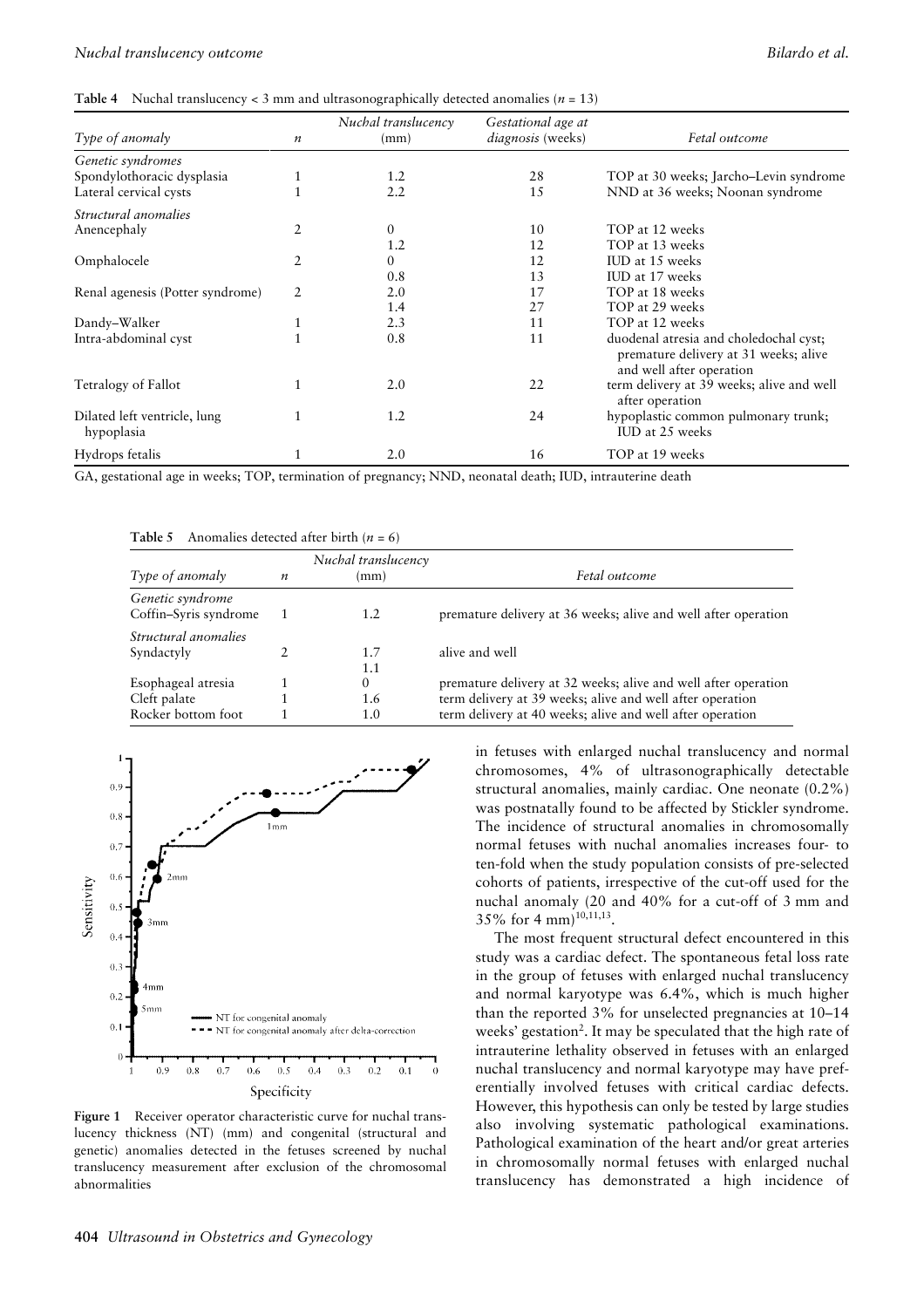abnormalities (90%), such as septal or valvular defects (43%), narrowing of the aortic isthmus and narrowing immediately above the aortic valve  $(86\%)^3$ . With advancing gestation, severe septal and valvular defects may be detected at echocardiographic examination. In contrast, the detection of narrowing of the aortic isthmus and above the aortic valve may remain confined to pathological examination. It is also possible that this morphometric variation of the aortic isthmus observed in early gestation may only represent a developmental delay which tends to disappear with advancing gestation<sup>3</sup> or, alternatively, evolve into another potentially detectable cardiac defect such as coarctation of the aorta<sup>21</sup>. Routine ultrasound examination of the four-chamber view of the heart has a low sensitivity in the detection of critical cardiac defects $22$ . To improve the cost effectiveness of third-level fetal echocardiography, this investigation may be confined to highrisk groups. However, the presence of an enlarged nuchal translucency may be a better selection criterion in identifying fetuses at risk for cardiac defects than the selection based on a generic increased *a priori* risk. Targeted fetal echocardiographic examination in this group of fetuses may considerably increase the efficacy of third-level fetal echocardiography and its yield $^{23}$ .

Genetic syndromes are rare and, despite the increasing number of reports in the literature on their association with enlarged nuchal translucency, the numbers are still too small to depict a clear role for nuchal translucency screening in their detection. However, if this association is confirmed in larger series, this may be of great diagnostic help for a couple bearing a risk for inherited genetic syndromes in which prenatal diagnosis is not yet available. Moreover, in cases where mild dysmorphic features are detected by ultrasound in fetuses with an enlarged nuchal translucency and normal chromosomes, a genetic syndrome should be suspected.

Cystic hygromas were not included under the definition of nuchal translucency as they have a distinct aspect, a larger thickness, a known pathophysiology, and a clearly worse prognosis<sup>15</sup>.

It is unlikely that the entity 'nuchal translucency' may be produced by a single pathophysiological mechanism. Both major hemodynamic rearrangements and the development of the lymphatic system take place between 10 and 14 weeks' gestation. A specific cause – infection or a structural heart defect – or a developmental delay may produce a temporary congestive heart failure responsible for the nuchal fluid accumulation<sup>3</sup> or, alternatively, interfere with the normal development of the lymphatic pathway<sup>24</sup>.

In conclusion, this study demonstrates that screening by nuchal translucency measurements is effective in identifying, in addition to chromosomally abnormal fetuses, fetuses affected by structural and genetic disorders. Nuchal translucency measurement in the late first trimester may be an effective tool in selecting a high-risk population of fetuses requiring an intensive diagnostic surveillance. Targeted ultrasound and echocardiographic examinations on the basis of abnormal nuchal translucency measurements may result in a better, more cost-effective and earlier

selection of a high-risk group than the selection based on a generic *a priori* risk.

#### **REFERENCES**

- 1. Pandya PP, Snijders RJM, Johnson SP, Brizot ML, Nicolaides KH. Screening for fetal trisomies by maternal age and fetal nuchal translucency thickness at 10–14 weeks of gestation. *Br J Obstet Gynaecol* 1995;102:957–62
- 2. Moscoso G. Fetal nuchal translucency: a need to understand the physiological basis. *Ultrasound Obstet Gynecol* 1995;5: 6–8
- 3. Hyett JA, Moscoso G, Papapanagiotou G, Perdu M, Nicolaides KH. Abnormalities of the heart and great arteries in chromosomally normal fetuses with increased nuchal translucency thickness at 11–13 weeks of gestation. *Ultrasound Obstet Gynecol* 1996;7:245–50
- 4. Pandya PP, Kondylios A, Hilbert L, Snijders RJM, Nicolaides KH. Chromosomal defects and outcome in 1015 fetuses with increased nuchal translucency. *Ultrasound Obstet Gynecol* 1995;5:15–19
- 5. Cha'ban FK, van Splunder P, Los FJ, Wladimiroff JW. Fetal outcome in nuchal translucency with emphasis on normal fetal karyotype. *Prenat Diagn* 1996;16:537–41
- 6. Van Zalen-Sprock RM, van Vugt JMG, van Geijn HP. First trimester diagnosis of cystic hygroma – course and outcome. *Am J Obstet Gynecol* 1992;167:94–8
- 7. Johnson MP, Johnson A, Holzgreve W, Isada NB, Wapner RJ, Treadwell MC, Heegers S, Evans MI. First-trimester simple hygroma: cause and outcome. *Am J Obstet Gynecol* 1993; 168:156–61
- 8. Nadel A, Bromley B, Benacerraf B. Nuchal thickening for cystic hygromas in first and early second trimester fetuses: prognosis and outcome. *Obstet Gynecol* 1993;82:43–8
- 9. Trauffer PM, Anderson CE, Johnson A, Heeger S, Morgan P, Wapner RJ. The natural history of euploid pregnancies with first-trimester cystic hygromas. *Am J Obstet Gynecol* 1994; 170:1279–84
- 10. Shulman LP, Emerson DS, Grevengood C, Felker RE, Gross SJ, Phillips OP, Elias S. Clinical course and outcome of fetuses with isolated cystic nuchal lesions and normal karyotypes detected in the first trimester. *Am J Obstet Gynecol* 1994;171: 1278–81
- 11. Hyett JA, Clayton PT, Moscoso G, Nicolaides KH. Increased first trimester nuchal translucency as a prenatal manifestation of Smith–Lemli–Opitz syndrome. *Am J Med Genet* 1995;58: 374–6
- 12. Eliyahu S, Weiner E, Lahav D, Shalev E. Early sonographic diagnosis of Jarcho–Levin syndrome: a prospective screening program in one family. *Ultrasound Obstet Gynecol* 1997;9: 314–18
- 13. Hyett J, Noble P, Sebire NJ, Nicolaides KH. Lethal congenital arthrogryposis presents with increased nuchal translucency at 10–14 weeks of gestation. *Ultrasound Obstet Gynecol* 1997; 9:310–13
- 14. Sebire NJ, Bianco D, Snijders RJM, Zuckerman M, Nicolaides KH. Increased fetal nuchal translucency thickness at 10–14 weeks: is screening for maternal–fetal infection necessary? *Br J Obstet Gynaecol* 1997;104:212–15
- 15. Ville Y, Lalondrelle C, Doumerc S, Daffos F, Frydman R, Oury JF, Dumez Y. First-trimester diagnosis of nuchal anomalies: significance and fetal outcome. *Ultrasound Obstet Gynecol* 1992;2:314–16
- 16. Robinson HP, Fleming JEE. A critical evaluation of sonar crown–rump length measurements. *Br J Obstet Gynaecol* 1975;82:702–10
- 17. Chitty LS, Altman DG, Henderson A, Campbell S. Charts of fetal size. 2. Head measurements. *Br J Obstet Gynaecol* 1994; 101:35–43